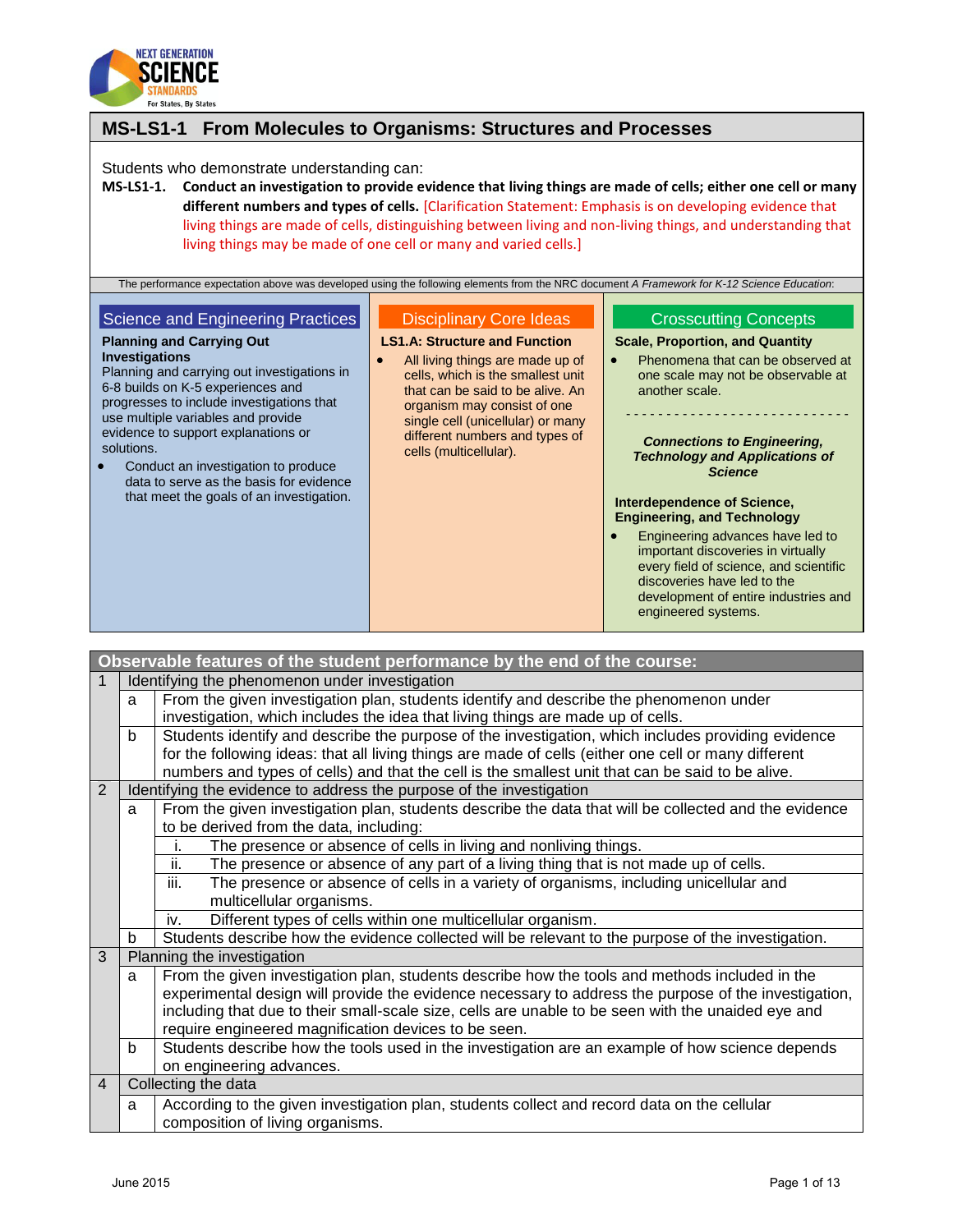|  | Students identify the tools used for observation at different magnifications and describe that different                                                                                                  |  |  |  |  |
|--|-----------------------------------------------------------------------------------------------------------------------------------------------------------------------------------------------------------|--|--|--|--|
|  | tools are required to observe phenomena related to cells at different scales.                                                                                                                             |  |  |  |  |
|  | Students evaluate the data they collect to determine whether the resulting evidence meets the goals<br>of the investigation, including cellular composition as a distinguishing feature of living things. |  |  |  |  |
|  |                                                                                                                                                                                                           |  |  |  |  |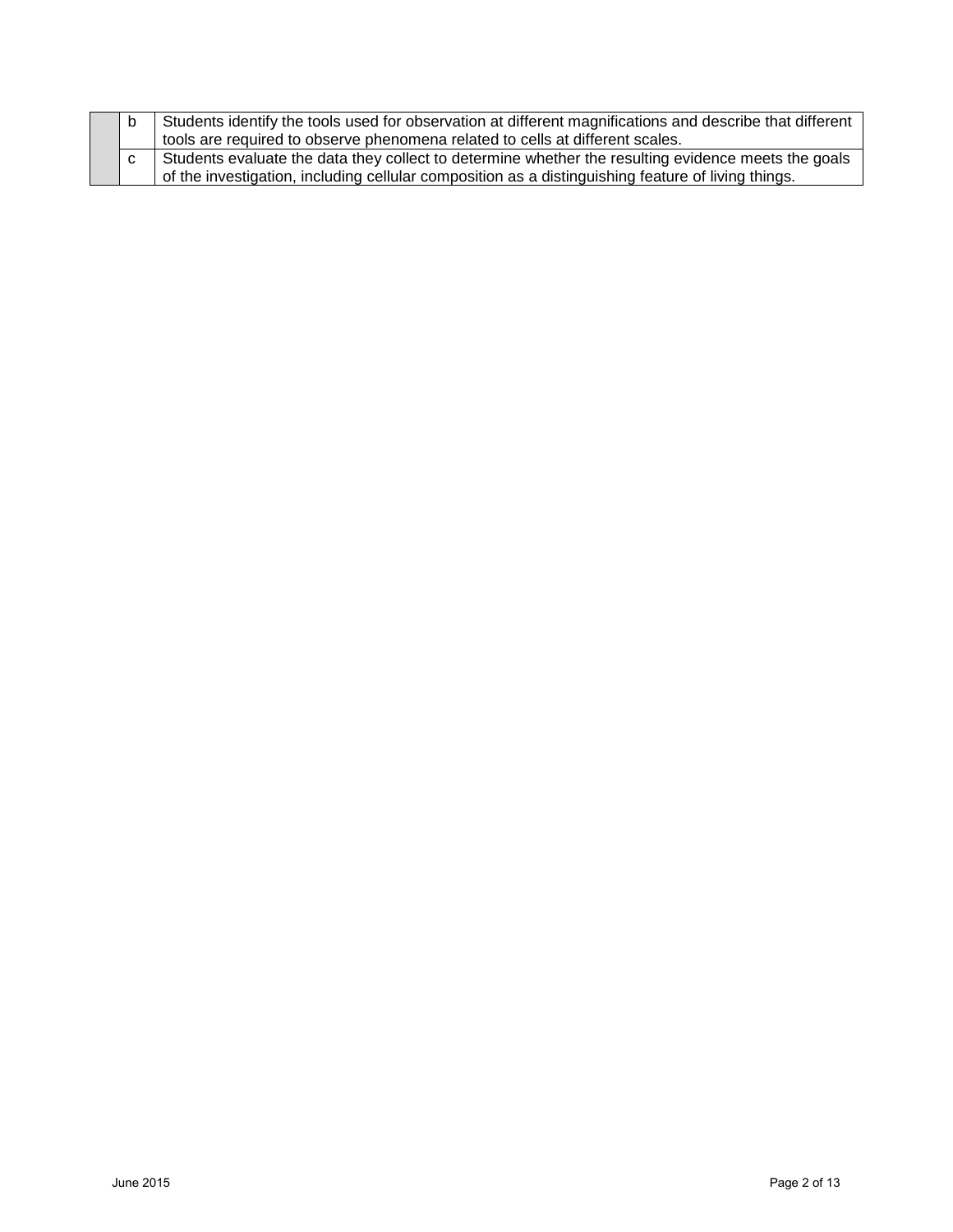# **MS-LS1-2 From Molecules to Organisms: Structures and Processes**

Students who demonstrate understanding can:

**MS-LS1-2. Develop and use a model to describe the function of a cell as a whole and ways parts of cells contribute to the function.** [Clarification Statement: Emphasis is on the cell functioning as a whole system and the primary role of identified parts of the cell, specifically the nucleus, chloroplasts, mitochondria, cell membrane, and cell wall.] [*Assessment Boundary: Assessment of organelle structure/function relationships is limited to the cell wall and cell membrane. Assessment of the function of the other organelles is limited to their relationship to the whole cell. Assessment does not include the biochemical function of cells or cell parts.*]

The performance expectation above was developed using the following elements from the NRC document *A Framework for K-12 Science Education*:

### Science and Engineering Practices

**Developing and Using Models** Modeling in 6–8 builds on K–5 experiences and progresses to developing, using, and revising models to describe, test, and predict more abstract phenomena and design systems.

• Develop and use a model to describe phenomena.

### Disciplinary Core Ideas

#### **LS1.A: Structure and Function**

 Within cells, special structures are responsible for particular functions, and the cell membrane forms the boundary that controls what enters and leaves the cell.

### Crosscutting Concepts

#### **Structure and Function**

• Complex and microscopic structures and systems can be visualized, modeled, and used to describe how their function depends on the relationships among its parts, therefore complex natural structures/systems can be analyzed to determine how they function.

|                                    | Observable features of the student performance by the end of the course:                             |                                                                                                          |  |  |  |
|------------------------------------|------------------------------------------------------------------------------------------------------|----------------------------------------------------------------------------------------------------------|--|--|--|
| $\mathbf{1}$                       |                                                                                                      | Components of the model                                                                                  |  |  |  |
|                                    | a                                                                                                    | To make sense of a phenomenon, students develop a model in which they identify the parts (i.e.,          |  |  |  |
|                                    |                                                                                                      | components; e.g., nucleus, chloroplasts, cell wall, mitochondria, cell membrane, the function of a cell  |  |  |  |
|                                    | as a whole) of cells relevant for the given phenomenon.                                              |                                                                                                          |  |  |  |
| $\overline{2}$                     | Relationships                                                                                        |                                                                                                          |  |  |  |
|                                    | a                                                                                                    | In the model, students describe the relationships between components, including:                         |  |  |  |
|                                    |                                                                                                      | The particular functions of parts of cells in terms of their contributions to overall cellular<br>i.     |  |  |  |
|                                    |                                                                                                      | functions (e.g., chloroplasts' involvement in photosynthesis and energy production,                      |  |  |  |
|                                    |                                                                                                      | mitochondria's involvement in cellular respiration).                                                     |  |  |  |
|                                    |                                                                                                      | The structure of the cell membrane or cell wall and its relationship to the function of the<br>ii.       |  |  |  |
|                                    |                                                                                                      | organelles and the whole cell.                                                                           |  |  |  |
| $\mathbf{R}$                       | Connections                                                                                          |                                                                                                          |  |  |  |
|                                    | Students use the model to describe a causal account for the phenomenon, including how different<br>a |                                                                                                          |  |  |  |
|                                    |                                                                                                      | parts of a cell contribute to how the cell functions as a whole, both separately and together with other |  |  |  |
|                                    | structures. Students include how components, separately and together, contribute to:                 |                                                                                                          |  |  |  |
|                                    | Maintaining a cell's internal processes, for which it needs energy.<br>İ.                            |                                                                                                          |  |  |  |
|                                    |                                                                                                      | ii.<br>Maintaining the structure of the cell and controlling what enters and leaves the cell.            |  |  |  |
|                                    | iii.<br>Functioning together as parts of a system that determines cellular function.                 |                                                                                                          |  |  |  |
|                                    | Students use the model to identify key differences between plant and animal cells based on<br>b      |                                                                                                          |  |  |  |
| structure and function, including: |                                                                                                      |                                                                                                          |  |  |  |
|                                    |                                                                                                      | Plant cells have a cell wall in addition to a cell membrane, whereas animal cells have only a<br>İ.      |  |  |  |
|                                    |                                                                                                      | cell membrane. Plants use cell walls to provide structure to the plant.                                  |  |  |  |
|                                    |                                                                                                      | Plant cells contain organelles called chloroplasts, while animal cells do not. Chloroplasts allow<br>ii. |  |  |  |
|                                    |                                                                                                      | plants to make the food they need to live using photosynthesis.                                          |  |  |  |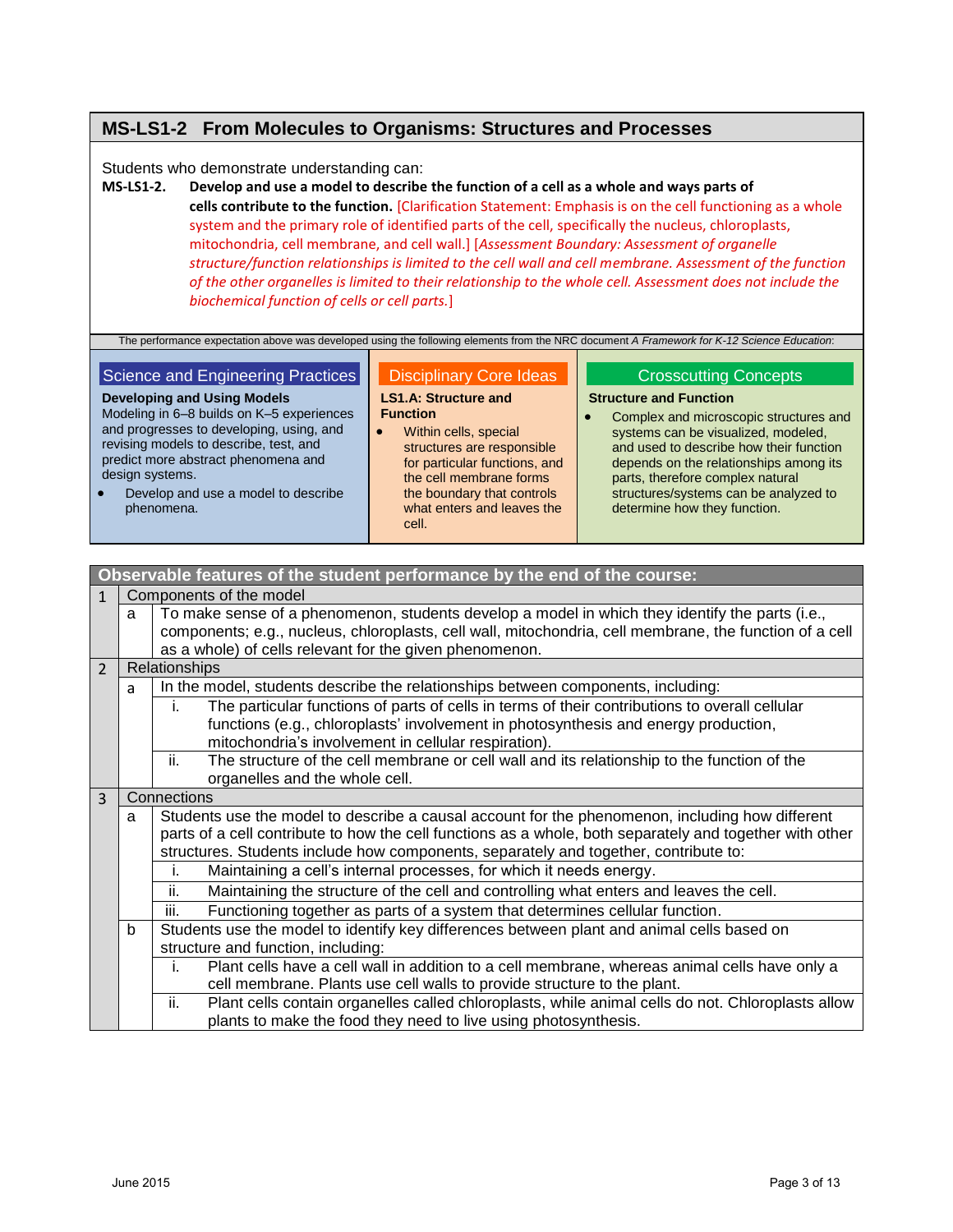# **MS-LS1-3 From Molecules to Organisms: Structures and Processes**

Students who demonstrate understanding can:

### **MS-LS1-3. Use argument supported by evidence for how the body is a system of interacting subsystems composed of groups of cells.** [Clarification Statement: Emphasis is on the conceptual understanding that cells form tissues and tissues form organs specialized for particular body functions. Examples could include the interaction of subsystems within a system and the normal functioning of those systems.] [*Assessment Boundary: Assessment does not include the mechanism of one body system independent of others. Assessment is limited to the circulatory, excretory, digestive, respiratory, muscular, and nervous systems.*]

The performance expectation above was developed using the following elements from the NRC document *A Framework for K-12 Science Education*:

### Science and Engineering Practices

**Engaging in Argument from Evidence** Engaging in argument from evidence in 6–8 builds on K–5 experiences and progresses to constructing a convincing argument that supports or refutes claims for either explanations or solutions about the natural and designed world(s).

 Use an oral and written argument supported by evidence to support or refute an explanation or a model for a phenomenon.

### Disciplinary Core Ideas

#### **LS1.A: Structure and Function**

• In multicellular organisms, the body is a system of multiple interacting subsystems. These subsystems are groups of cells that work together to form tissues and organs that are specialized for particular body functions.

# Crosscutting Concepts

### **Systems and System Models**

 Systems may interact with other systems; they may have sub-systems and be a part of larger complex systems.

### - - - - - - - - - - - - - - - - - - - - - - - - - - - - - - - - *Connections to Nature of Science*

#### **Science is a Human Endeavor**

 Scientists and engineers are guided by habits of mind such as intellectual honesty, tolerance of ambiguity, skepticism, and openness to new ideas.

|                | Observable features of the student performance by the end of the course:                                                                                                                                                                                                                                                                                                                                           |                                                                                                                                                                                                                                                         |  |  |  |
|----------------|--------------------------------------------------------------------------------------------------------------------------------------------------------------------------------------------------------------------------------------------------------------------------------------------------------------------------------------------------------------------------------------------------------------------|---------------------------------------------------------------------------------------------------------------------------------------------------------------------------------------------------------------------------------------------------------|--|--|--|
| 1              |                                                                                                                                                                                                                                                                                                                                                                                                                    | Supported claims                                                                                                                                                                                                                                        |  |  |  |
|                | a                                                                                                                                                                                                                                                                                                                                                                                                                  | Students make a claim to be supported, related to a given explanation or model of a phenomenon.                                                                                                                                                         |  |  |  |
|                |                                                                                                                                                                                                                                                                                                                                                                                                                    | In the claim, students include the idea that the body is a system of interacting subsystems composed                                                                                                                                                    |  |  |  |
|                |                                                                                                                                                                                                                                                                                                                                                                                                                    | of groups of cells.                                                                                                                                                                                                                                     |  |  |  |
| $\overline{2}$ |                                                                                                                                                                                                                                                                                                                                                                                                                    | Identifying scientific evidence                                                                                                                                                                                                                         |  |  |  |
|                | a                                                                                                                                                                                                                                                                                                                                                                                                                  | Students identify and describe the given evidence that supports the claim (e.g., evidence from data<br>and scientific literature), including evidence that:                                                                                             |  |  |  |
|                |                                                                                                                                                                                                                                                                                                                                                                                                                    | Specialized groups of cells work together to form tissues (e.g., evidence from data about the<br>İ.<br>kinds of cells found in different tissues, such as nervous, muscular, and epithelial, and their<br>functions).                                   |  |  |  |
|                |                                                                                                                                                                                                                                                                                                                                                                                                                    | ii.<br>Specialized tissues comprise each organ, enabling the specific organ functions to be carried<br>out (e.g., the heart contains muscle, connective, and epithelial tissues that allow the heart to<br>receive and pump blood).                     |  |  |  |
|                |                                                                                                                                                                                                                                                                                                                                                                                                                    | iii.<br>Different organs can work together as subsystems to form organ systems that carry out<br>complex functions (e.g., the heart and blood vessels work together as the circulatory system<br>to transport blood and materials throughout the body). |  |  |  |
|                | iv.<br>The body contains organs and organ systems that interact with each other to carry out all<br>necessary functions for survival and growth of the organism (e.g., the digestive, respiratory,<br>and circulatory systems are involved in the breakdown and transport of food and the transport<br>of oxygen throughout the body to cells, where the molecules can be used for energy, growth,<br>and repair). |                                                                                                                                                                                                                                                         |  |  |  |
| 3              |                                                                                                                                                                                                                                                                                                                                                                                                                    | Evaluating and critiquing the evidence                                                                                                                                                                                                                  |  |  |  |
|                | a                                                                                                                                                                                                                                                                                                                                                                                                                  | Students evaluate the evidence and identify the strengths and weaknesses of the evidence,                                                                                                                                                               |  |  |  |
|                |                                                                                                                                                                                                                                                                                                                                                                                                                    | including:                                                                                                                                                                                                                                              |  |  |  |
|                |                                                                                                                                                                                                                                                                                                                                                                                                                    | Types of sources.<br>İ.                                                                                                                                                                                                                                 |  |  |  |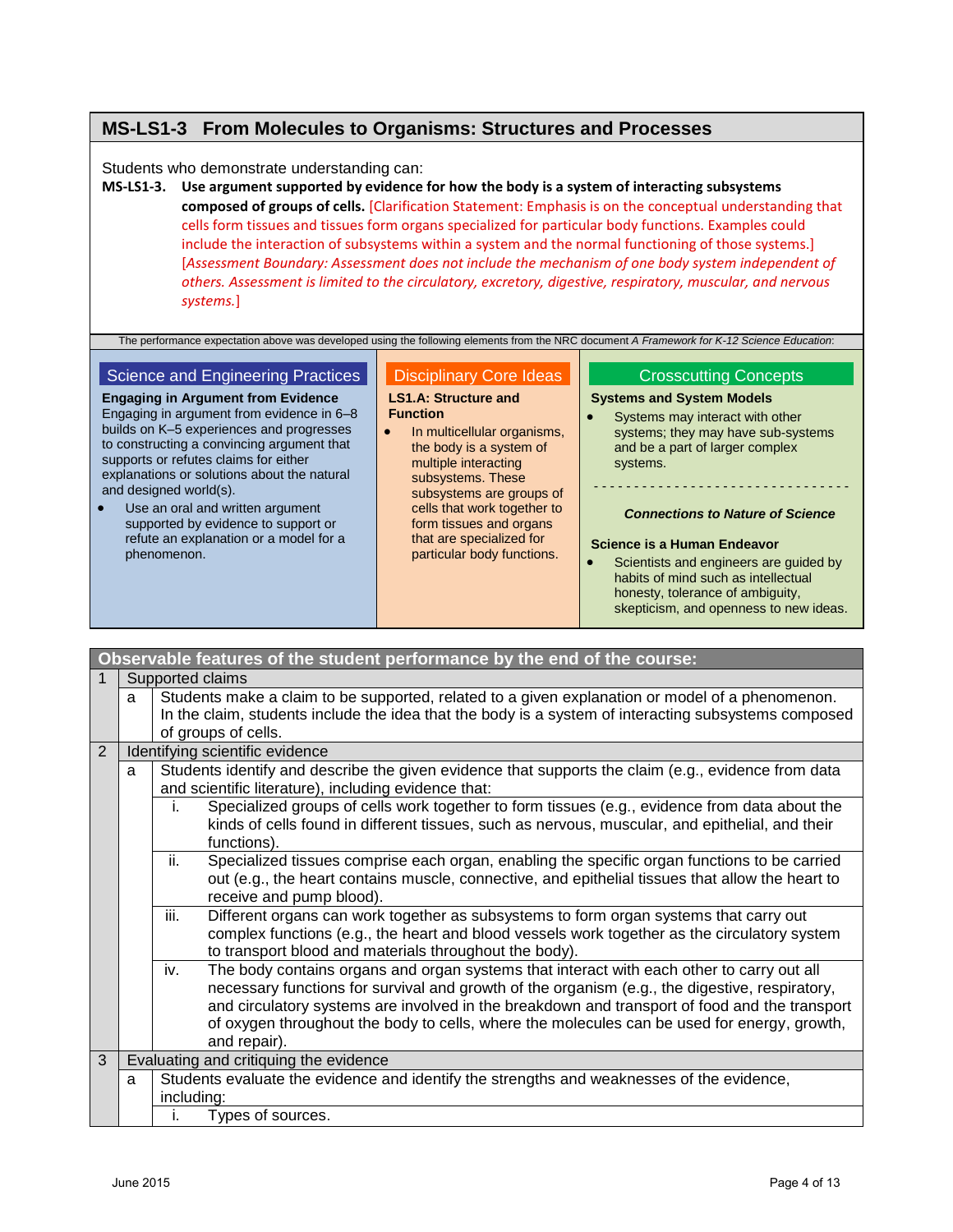|                |   | ii.                                                                                      | Sufficiency, including validity and reliability, of the evidence to make and defend the claim. |  |  |
|----------------|---|------------------------------------------------------------------------------------------|------------------------------------------------------------------------------------------------|--|--|
|                |   | iii.                                                                                     | Any alternative interpretations of the evidence and why the evidence supports the student's    |  |  |
|                |   | claim, as opposed to any other claims.                                                   |                                                                                                |  |  |
| $\overline{4}$ |   | Reasoning and synthesis                                                                  |                                                                                                |  |  |
|                | a |                                                                                          | Students use reasoning to connect the appropriate evidence to the claim. Students describe the |  |  |
|                |   |                                                                                          | following chain of reasoning in their argumentation:                                           |  |  |
|                |   | $\mathbf{L}$                                                                             | Every scale (e.g., cells, tissues, organs, organ systems) of body function is composed of      |  |  |
|                |   |                                                                                          | systems of interacting components.                                                             |  |  |
|                |   | ii.                                                                                      | Organs are composed of interacting tissues. Each tissue is made up of specialized cells.       |  |  |
|                |   |                                                                                          | These interactions at the cellular and tissue levels enable the organs to carry out specific   |  |  |
|                |   |                                                                                          | functions.                                                                                     |  |  |
|                |   | iii.                                                                                     | A body is a system of specialized organs that interact with each other and their subsystems to |  |  |
|                |   |                                                                                          | carry out the functions necessary for life.                                                    |  |  |
|                | b | Students use oral or written arguments to support or refute an explanation or model of a |                                                                                                |  |  |
|                |   |                                                                                          | phenomenon.                                                                                    |  |  |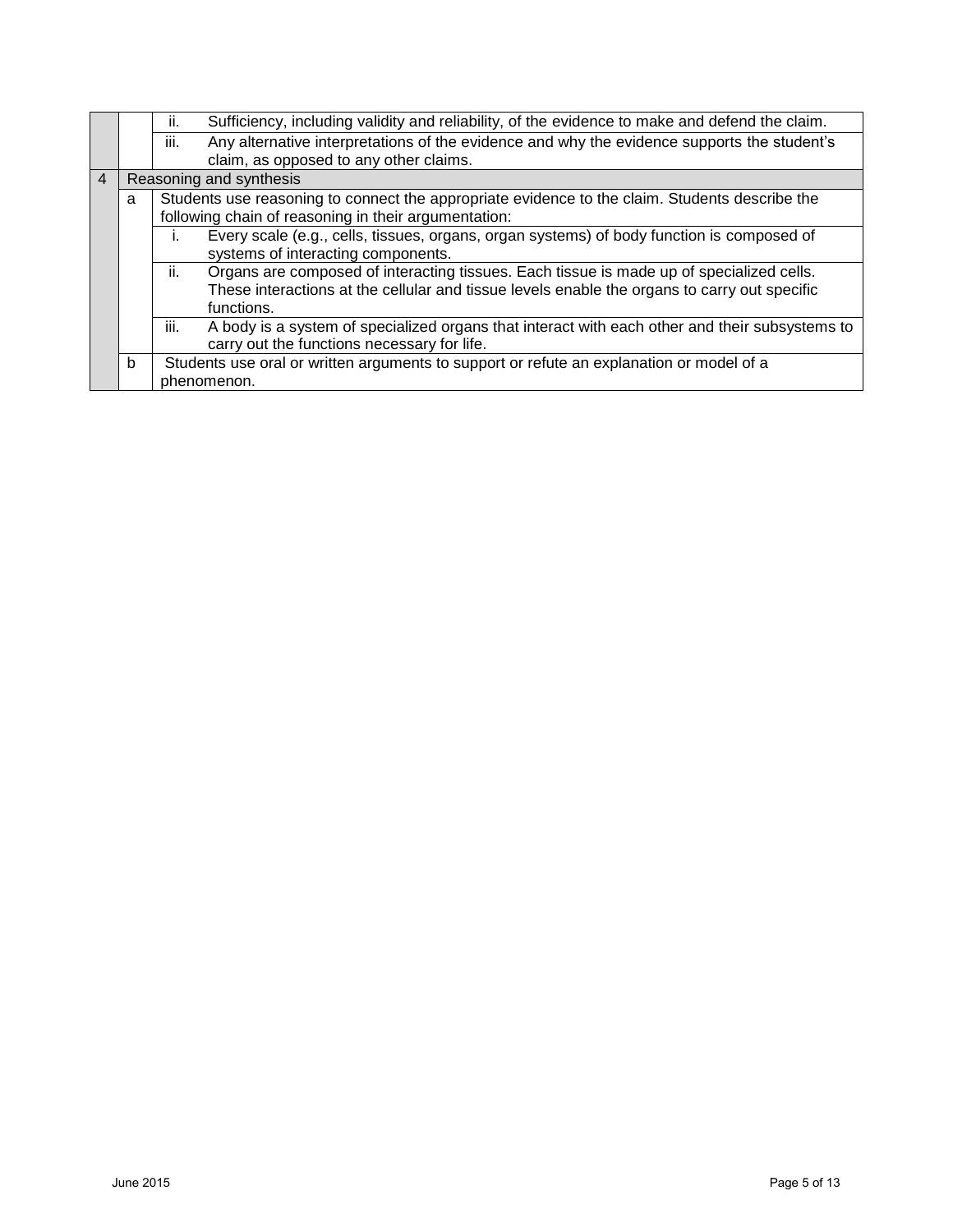# **MS-LS1-4 From Molecules to Organisms: Structures and Processes**

Students who demonstrate understanding can:

**MS-LS1-4. Use argument based on empirical evidence and scientific reasoning to support an explanation for how characteristic animal behaviors and specialized plant structures affect the probability of successful reproduction of animals and plants respectively.** [Clarification Statement: Examples of behaviors that affect the probability of animal reproduction could include nest building to protect young from cold, herding of animals to protect young from predators, and vocalization of animals and colorful plumage to attract mates for breeding. Examples of animal behaviors that affect the probability of plant reproduction could include transferring pollen or seeds, and creating conditions for seed germination and growth. Examples of plant structures could include bright flowers attracting butterflies that transfer pollen, flower nectar and odors that attract insects that transfer pollen, and hard shells on nuts that squirrels bury.]

The performance expectation above was developed using the following elements from the NRC document *A Framework for K-12 Science Education*:

### Science and Engineering Practices

**Engaging in Argument from Evidence** Engaging in argument from evidence in 6–8 builds on K–5 experiences and progresses to constructing a convincing argument that supports or refutes claims for either explanations or solutions about the natural and designed world(s).

• Use an oral and written argument supported by empirical evidence and scientific reasoning to support or refute an explanation or a model for a phenomenon or a solution to a problem.

### Disciplinary Core Ideas

**LS1.B: Growth and Development of Organisms**

- Animals engage in characteristic behaviors that increase the odds of reproduction.
- Plants reproduce in a variety of ways, sometimes depending on animal behavior and specialized features for reproduction.

### Crosscutting Concepts

**Cause and Effect**

• Phenomena may have more than one cause, and some cause and effect relationships in systems can only be described using probability.

|                        | Observable features of the student performance by the end of the course:                                                              |                                                                                                                                                                                                                                                                                   |  |  |  |
|------------------------|---------------------------------------------------------------------------------------------------------------------------------------|-----------------------------------------------------------------------------------------------------------------------------------------------------------------------------------------------------------------------------------------------------------------------------------|--|--|--|
|                        |                                                                                                                                       | Supported claims                                                                                                                                                                                                                                                                  |  |  |  |
|                        | a                                                                                                                                     | Students make a claim to support a given explanation of a phenomenon. In their claim, students<br>include the idea that characteristic animal behaviors and specialized plant structures affect the<br>probability of successful reproduction of animals and plants respectively. |  |  |  |
| 2                      |                                                                                                                                       | Identifying scientific evidence                                                                                                                                                                                                                                                   |  |  |  |
|                        | Students identify the given evidence that supports the claim (e.g., evidence from data and scientific<br>a<br>literature), including: |                                                                                                                                                                                                                                                                                   |  |  |  |
|                        |                                                                                                                                       | Characteristic animal behaviors that increase the probability of reproduction.<br>i.                                                                                                                                                                                              |  |  |  |
|                        |                                                                                                                                       | ii.<br>Specialized plant and animal structures that increase the probability of reproduction.                                                                                                                                                                                     |  |  |  |
|                        |                                                                                                                                       | iii.<br>Cause-and-effect relationships between:                                                                                                                                                                                                                                   |  |  |  |
| have those structures. |                                                                                                                                       | 1. Specialized plant structures and the probability of successful reproduction of plants that                                                                                                                                                                                     |  |  |  |
|                        |                                                                                                                                       | 2. Animal behaviors and the probability of successful reproduction of animals that exhibit<br>those behaviors.                                                                                                                                                                    |  |  |  |
|                        |                                                                                                                                       | 3. Plant reproduction and the animal behaviors related to plant reproduction.                                                                                                                                                                                                     |  |  |  |
| 3                      |                                                                                                                                       | Evaluating and critiquing the evidence                                                                                                                                                                                                                                            |  |  |  |
|                        | a                                                                                                                                     | Students evaluate the evidence and identify the strengths and weaknesses of the evidence used to<br>support the claim, including:                                                                                                                                                 |  |  |  |
|                        | Validity and reliability of sources.<br>i.                                                                                            |                                                                                                                                                                                                                                                                                   |  |  |  |
|                        |                                                                                                                                       | Sufficiency — including relevance, validity, and reliability — of the evidence to make and<br>ii.<br>defend the claim.                                                                                                                                                            |  |  |  |
|                        |                                                                                                                                       | iii.<br>Alternative interpretations of the evidence and why the evidence supports the student's claim,<br>as opposed to any other claims.                                                                                                                                         |  |  |  |
|                        |                                                                                                                                       |                                                                                                                                                                                                                                                                                   |  |  |  |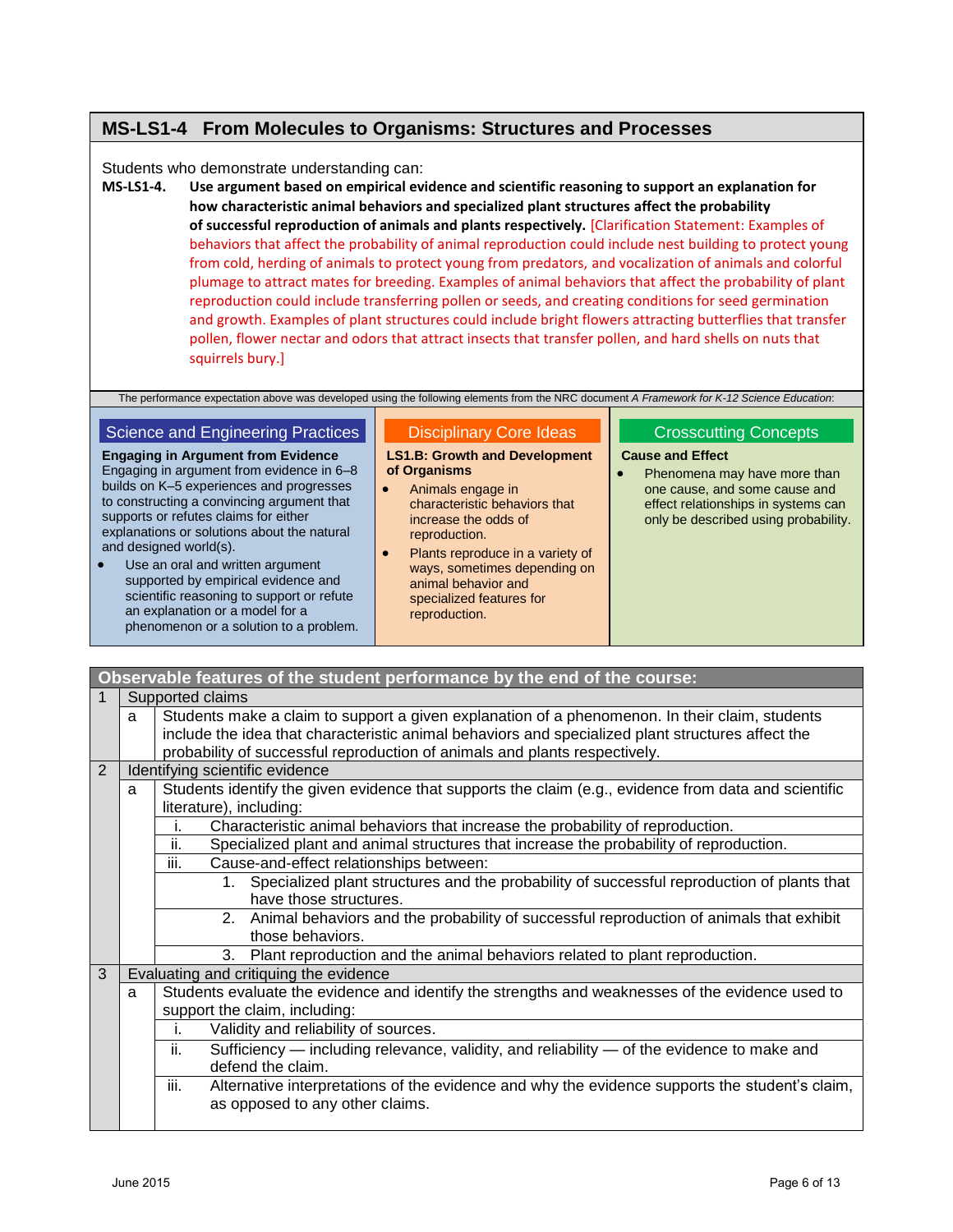|     | Reasoning and synthesis |                                                                                                                                                                                       |  |  |
|-----|-------------------------|---------------------------------------------------------------------------------------------------------------------------------------------------------------------------------------|--|--|
|     | a                       | Students use reasoning to connect the appropriate evidence to the claim, using oral or written                                                                                        |  |  |
|     |                         | arguments. Students describe the following chain of reasoning in their argumentation:                                                                                                 |  |  |
|     |                         | Many characteristic animal behaviors affect the likelihood of successful reproduction.                                                                                                |  |  |
|     |                         | Many specialized plant structures affect the likelihood of successful reproduction.<br>ii.                                                                                            |  |  |
|     |                         | Sometimes, animal behavior plays a role in the likelihood of successful reproduction in plants.<br>iii.                                                                               |  |  |
| iv. |                         | Because successful reproduction has several causes and contributing factors, the cause-<br>and-effect relationships between any of these characteristics, separately or together, and |  |  |
|     |                         | reproductive likelihood can be accurately reflected only in terms of probability.                                                                                                     |  |  |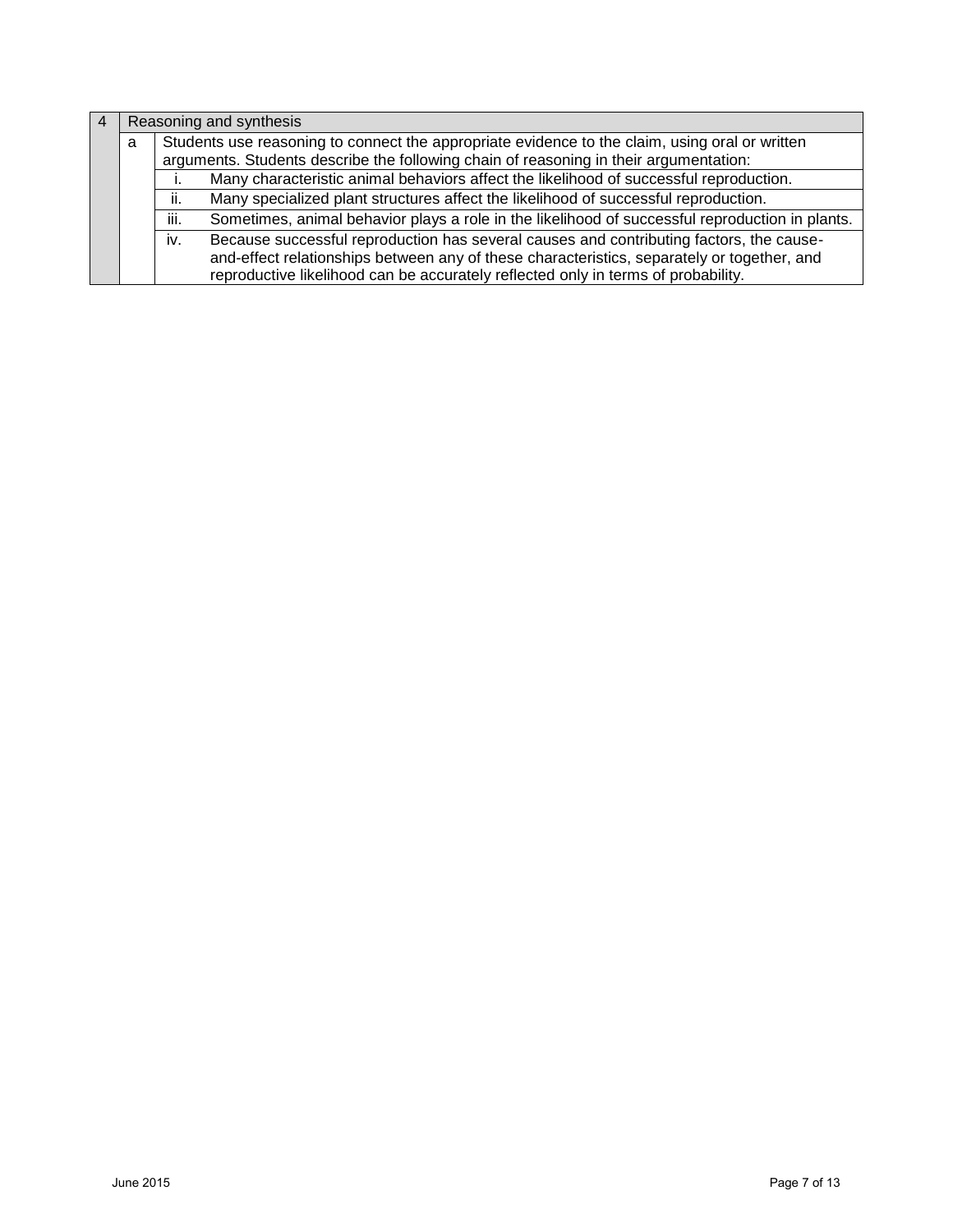# **MS-LS1-5 From Molecules to Organisms: Structures and Processes**

### Students who demonstrate understanding can:

**MS-LS1-5. Construct a scientific explanation based on evidence for how environmental and genetic factors influence the growth of organisms.** [Clarification Statement: Examples of local environmental conditions could include availability of food, light, space, and water. Examples of genetic factors could include large breed cattle and species of grass affecting growth of organisms. Examples of evidence could include drought decreasing plant growth, fertilizer increasing plant growth, different varieties of plant seeds growing at different rates in different conditions, and fish growing larger in large ponds than they do in small ponds.] [*Assessment Boundary: Assessment does not include genetic mechanisms, gene regulation, or biochemical processes.*]

The performance expectation above was developed using the following elements from the NRC document *A Framework for K-12 Science Education*:

#### Science and Engineering Practices

#### **Constructing Explanations and Designing Solutions**

Constructing explanations and designing solutions in 6–8 builds on K–5 experiences and progresses to include constructing explanations and designing solutions supported by multiple sources of evidence consistent with scientific knowledge, principles, and theories.

 Construct a scientific explanation based on valid and reliable evidence obtained from sources (including the students' own experiments) and the assumption that theories and laws that describe the natural world operate today as they did in the past and will continue to do so in the future.

### Disciplinary Core Ideas

**LS1.B: Growth and Development of Organisms**

 Genetic factors as well as local conditions affect the growth of the adult plant.

### Crosscutting Concepts

### **Cause and Effect**

• Phenomena may have more than one cause, and some cause and effect relationships in systems can only be described using probability.

|   |                                                                                                                                                                                                   | Observable features of the student performance by the end of the course:                                                                                                                                                                                                                                                                                                                           |  |  |  |
|---|---------------------------------------------------------------------------------------------------------------------------------------------------------------------------------------------------|----------------------------------------------------------------------------------------------------------------------------------------------------------------------------------------------------------------------------------------------------------------------------------------------------------------------------------------------------------------------------------------------------|--|--|--|
|   | Articulating the explanation of phenomena                                                                                                                                                         |                                                                                                                                                                                                                                                                                                                                                                                                    |  |  |  |
|   | Students articulate a statement that relates the given phenomenon to a scientific idea, including the<br>a<br>idea that both environmental and genetic factors influence the growth of organisms. |                                                                                                                                                                                                                                                                                                                                                                                                    |  |  |  |
|   | b                                                                                                                                                                                                 | Students use evidence and reasoning to construct a scientific explanation for the given                                                                                                                                                                                                                                                                                                            |  |  |  |
|   |                                                                                                                                                                                                   | phenomenon.                                                                                                                                                                                                                                                                                                                                                                                        |  |  |  |
| 2 |                                                                                                                                                                                                   | Evidence                                                                                                                                                                                                                                                                                                                                                                                           |  |  |  |
|   | Students identify and describe evidence (e.g., from students' own investigations, observations,<br>a<br>reading material, archived data) necessary for constructing the explanation, including:   |                                                                                                                                                                                                                                                                                                                                                                                                    |  |  |  |
|   | Environmental factors (e.g., availability of light, space, water; size of habitat) and that they<br>Ť.<br>can influence growth.                                                                   |                                                                                                                                                                                                                                                                                                                                                                                                    |  |  |  |
|   | Genetic factors (e.g., specific breeds of plants and animals and their typical sizes) and that<br>ii.<br>they can influence growth.                                                               |                                                                                                                                                                                                                                                                                                                                                                                                    |  |  |  |
|   | Changes in the growth of organisms as specific environmental and genetic factors change.<br>iii.                                                                                                  |                                                                                                                                                                                                                                                                                                                                                                                                    |  |  |  |
|   | b                                                                                                                                                                                                 | Students use multiple valid and reliable sources of evidence to construct the explanation.                                                                                                                                                                                                                                                                                                         |  |  |  |
| 3 |                                                                                                                                                                                                   | Reasoning                                                                                                                                                                                                                                                                                                                                                                                          |  |  |  |
|   | a                                                                                                                                                                                                 | Students use reasoning, along with the assumption that theories and laws that describe the natural<br>world operate today as they did in the past and will continue to do so in the future, to connect the<br>evidence and support an explanation for a phenomenon involving genetic and environmental<br>influences on organism growth. Students describe their chain of reasoning that includes: |  |  |  |
|   |                                                                                                                                                                                                   | Organism growth is influenced by multiple environmental (e.g., drought, changes in food<br>Τ.<br>availability) and genetic (e.g., specific breed) factors.                                                                                                                                                                                                                                         |  |  |  |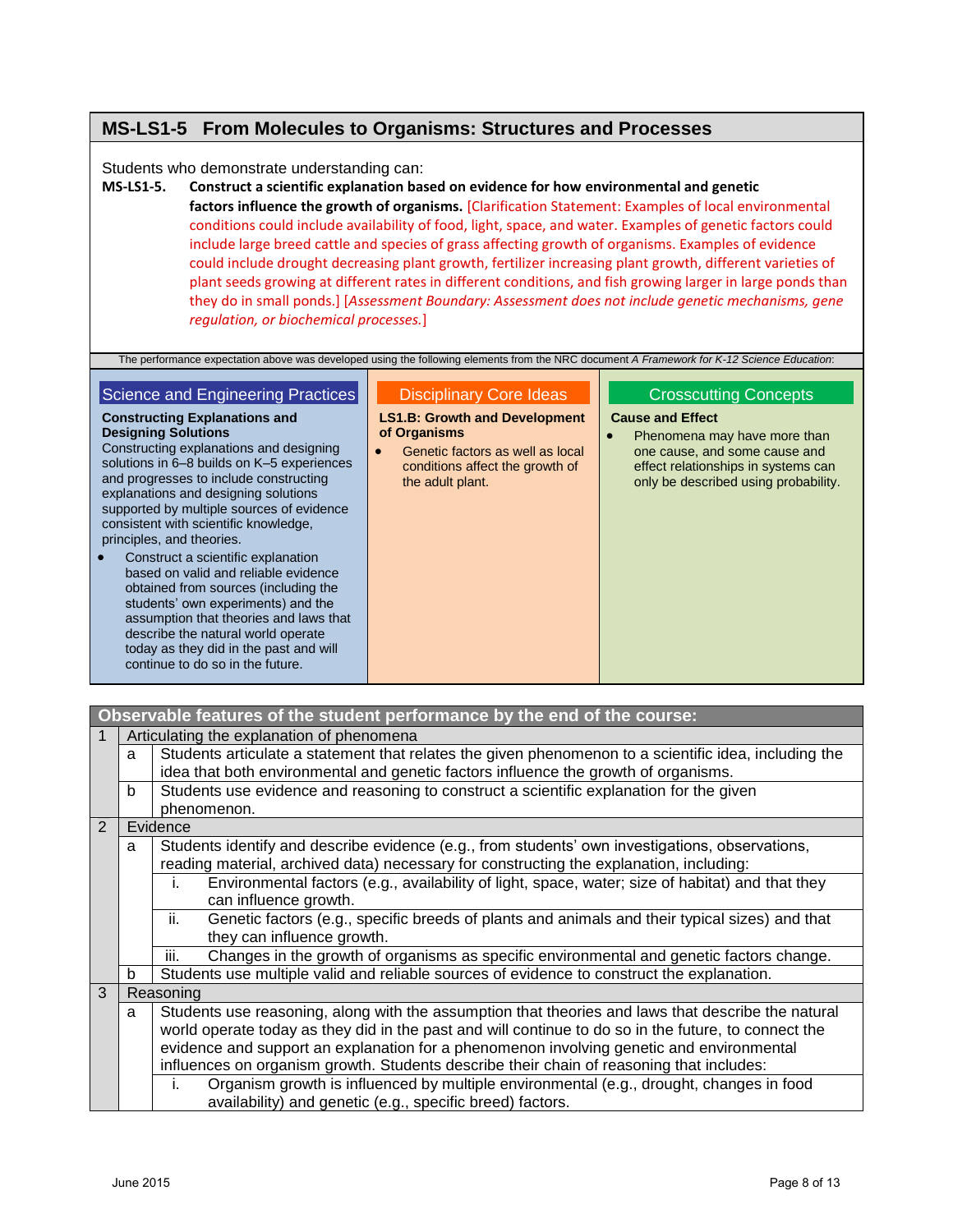|  | ii.  | Because both environmental and genetic factors can influence organisms simultaneously,<br>organism growth is the result of environmental and genetic factors working together (e.g.,<br>water availability influences how tall dwarf fruit trees will grow). |
|--|------|--------------------------------------------------------------------------------------------------------------------------------------------------------------------------------------------------------------------------------------------------------------|
|  | iii. | Because organism growth can have several genetic and environmental causes, the<br>contributions of specific causes or factors to organism growth can be described only using<br>probability (e.g., not every fish in a large pond grows to the same size).   |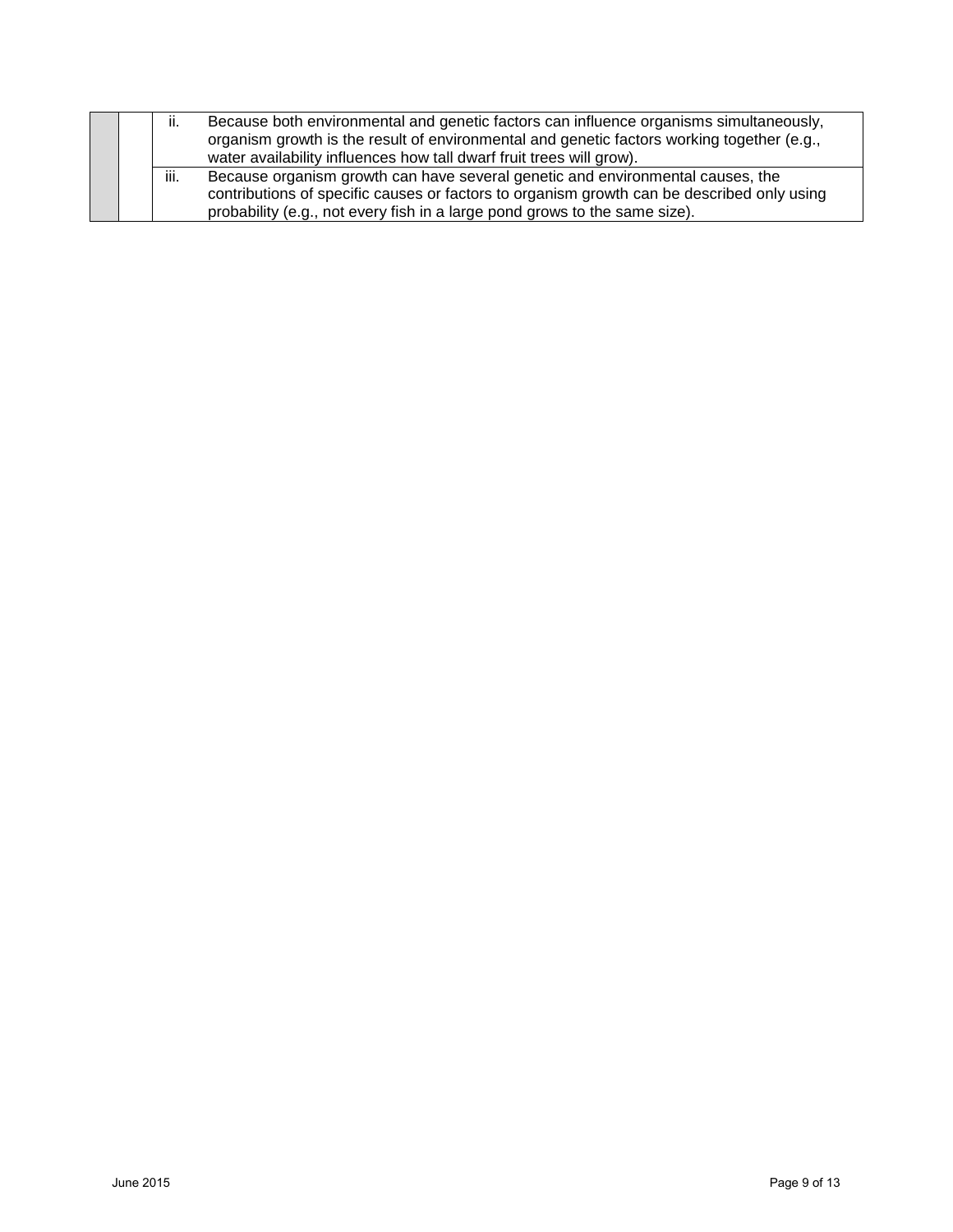# **MS-LS1-6 From Molecules to Organisms: Structures and Processes**

Students who demonstrate understanding can:

**MS-LS1-6. Construct a scientific explanation based on evidence for the role of photosynthesis in the cycling of matter and flow of energy into and out of organisms.** [Clarification Statement: Emphasis is on tracing movement of matter and flow of energy.] [*Assessment Boundary: Assessment does not include the biochemical mechanisms of photosynthesis.*]



|                                                                                              | Observable features of the student performance by the end of the course:                                   |                                                                                                   |  |  |  |  |
|----------------------------------------------------------------------------------------------|------------------------------------------------------------------------------------------------------------|---------------------------------------------------------------------------------------------------|--|--|--|--|
|                                                                                              |                                                                                                            | Articulating the explanation of phenomena                                                         |  |  |  |  |
|                                                                                              | Students articulate a statement that relates the given phenomenon to a scientific idea, including the<br>a |                                                                                                   |  |  |  |  |
|                                                                                              | idea that photosynthesis results in the cycling of matter and energy into and out of organisms.            |                                                                                                   |  |  |  |  |
| Students use evidence and reasoning to construct a scientific explanation for the given<br>b |                                                                                                            |                                                                                                   |  |  |  |  |
|                                                                                              |                                                                                                            | phenomenon.                                                                                       |  |  |  |  |
| $\mathcal{P}$                                                                                |                                                                                                            | Evidence                                                                                          |  |  |  |  |
|                                                                                              | a                                                                                                          | Students identify and describe evidence (e.g., from students' own investigations, observations,   |  |  |  |  |
|                                                                                              |                                                                                                            | reading material, archived data) necessary to constructing the explanation, including that:       |  |  |  |  |
|                                                                                              | Plants, algae, and photosynthetic microorganisms require energy (in the form of sunlight) and<br>İ.        |                                                                                                   |  |  |  |  |
|                                                                                              | must take in carbon dioxide and water to survive.                                                          |                                                                                                   |  |  |  |  |
|                                                                                              |                                                                                                            | ii.<br>Energy from sunlight is used to combine simple nonfood molecules (e.g., carbon dioxide and |  |  |  |  |
|                                                                                              |                                                                                                            | water) into food molecules (e.g., sugar) and oxygen, which can be used immediately or stored      |  |  |  |  |
|                                                                                              |                                                                                                            | by the plant.                                                                                     |  |  |  |  |
|                                                                                              | iii.<br>Animals take in food and oxygen to provide energy and materials for growth and survival.           |                                                                                                   |  |  |  |  |
|                                                                                              | Some animals eat plants, algae, and photosynthetic microorganisms, and some animals eat<br>iv.             |                                                                                                   |  |  |  |  |
|                                                                                              | other animals, which have themselves eaten photosynthetic organisms.                                       |                                                                                                   |  |  |  |  |
|                                                                                              | Students use multiple valid and reliable sources of evidence.<br>b                                         |                                                                                                   |  |  |  |  |
|                                                                                              |                                                                                                            |                                                                                                   |  |  |  |  |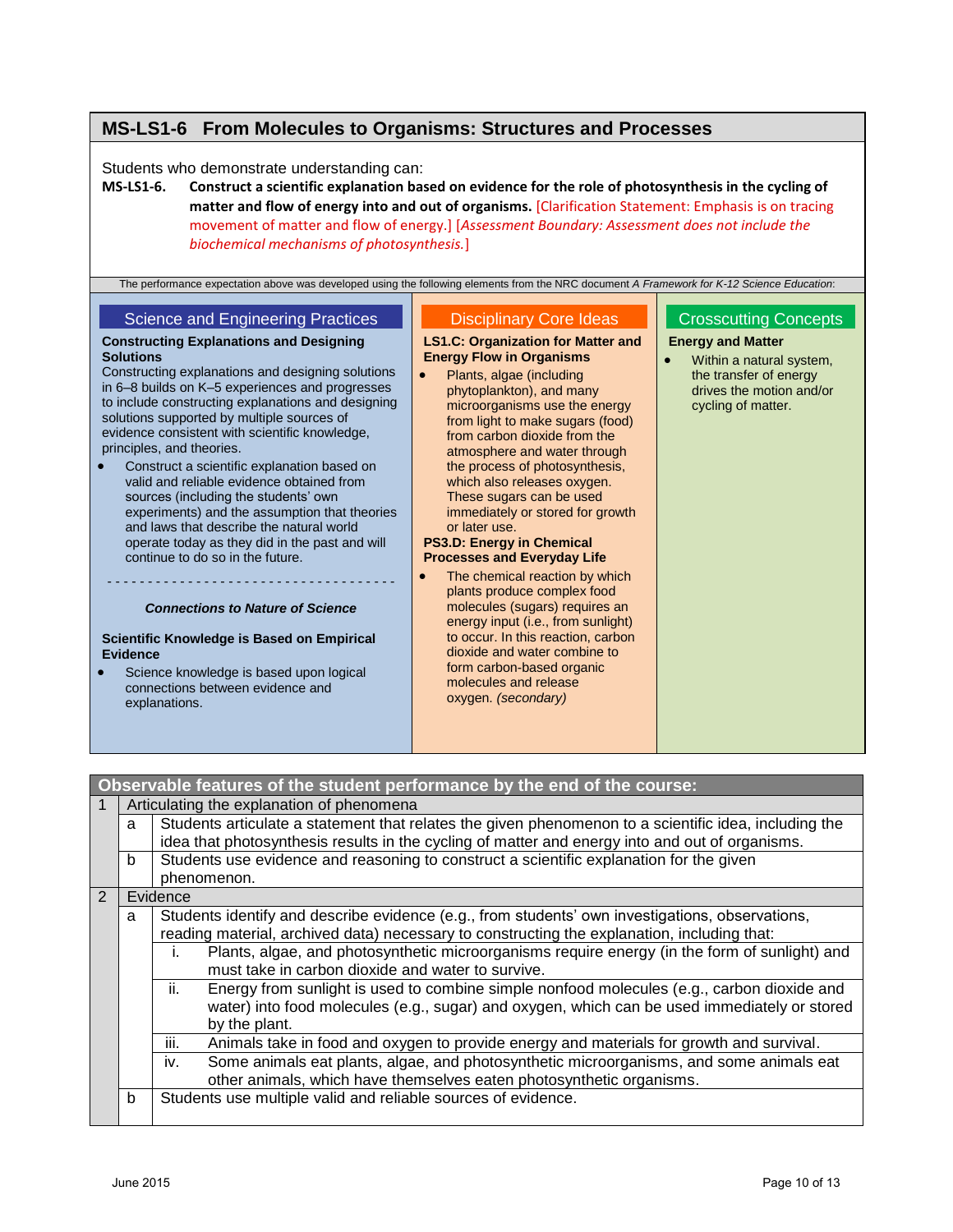| 3                                                                                                                               |   | Reasoning                                                                                                                                                                                                                                                                                                                                                                          |  |
|---------------------------------------------------------------------------------------------------------------------------------|---|------------------------------------------------------------------------------------------------------------------------------------------------------------------------------------------------------------------------------------------------------------------------------------------------------------------------------------------------------------------------------------|--|
|                                                                                                                                 | a | Students use reasoning, along with the assumption that theories and laws that describe the natural<br>world operate today as they did in the past and will continue to do so in the future, to connect the<br>evidence and support an explanation for energy and matter cycling during photosynthesis. Students<br>describe a chain of reasoning for their explanation, including: |  |
|                                                                                                                                 |   | Plants, algae, and photosynthetic microorganisms take in matter (in the form of carbon<br>i.<br>dioxide and water) and use energy from the sun to produce carbon-based organic molecules<br>(food), which they can use immediately or store, and release oxygen into the environment<br>through photosynthesis.                                                                    |  |
| Plants use the food they have made for energy, growth, and other necessary functions (e.g.,<br>ii.<br>repair, seed production). |   |                                                                                                                                                                                                                                                                                                                                                                                    |  |
| iii.<br>Animals depend on matter from plants for growth and survival, including:                                                |   |                                                                                                                                                                                                                                                                                                                                                                                    |  |
|                                                                                                                                 |   | Eating photosynthetic organisms (or other organisms that have eaten photosynthetic<br>1.<br>organisms), thus acquiring the matter they contain, the production of which was driven<br>by photosynthesis.                                                                                                                                                                           |  |
|                                                                                                                                 |   | 2. Breathing in oxygen, which was released when plants used energy to rearrange carbon<br>dioxide and water during photosynthesis.                                                                                                                                                                                                                                                 |  |
|                                                                                                                                 |   | Because animals acquire their food from photosynthetic organisms (or from other animals that<br>iv.<br>have eaten those organisms) and their oxygen from the products of photosynthesis, all food<br>and most of the oxygen animals use for life processes are the results of energy from the sun<br>driving matter flows through the process of photosynthesis.                   |  |
|                                                                                                                                 |   | The process of photosynthesis has an important role in energy and matter cycling within<br>v.<br>plants (i.e., the conversion of carbon dioxide and water into complex carbon-based molecules<br>(sugars) and oxygen, the contribution of sugars to plant growth and internal processes) as<br>well as from plants to other organisms.                                             |  |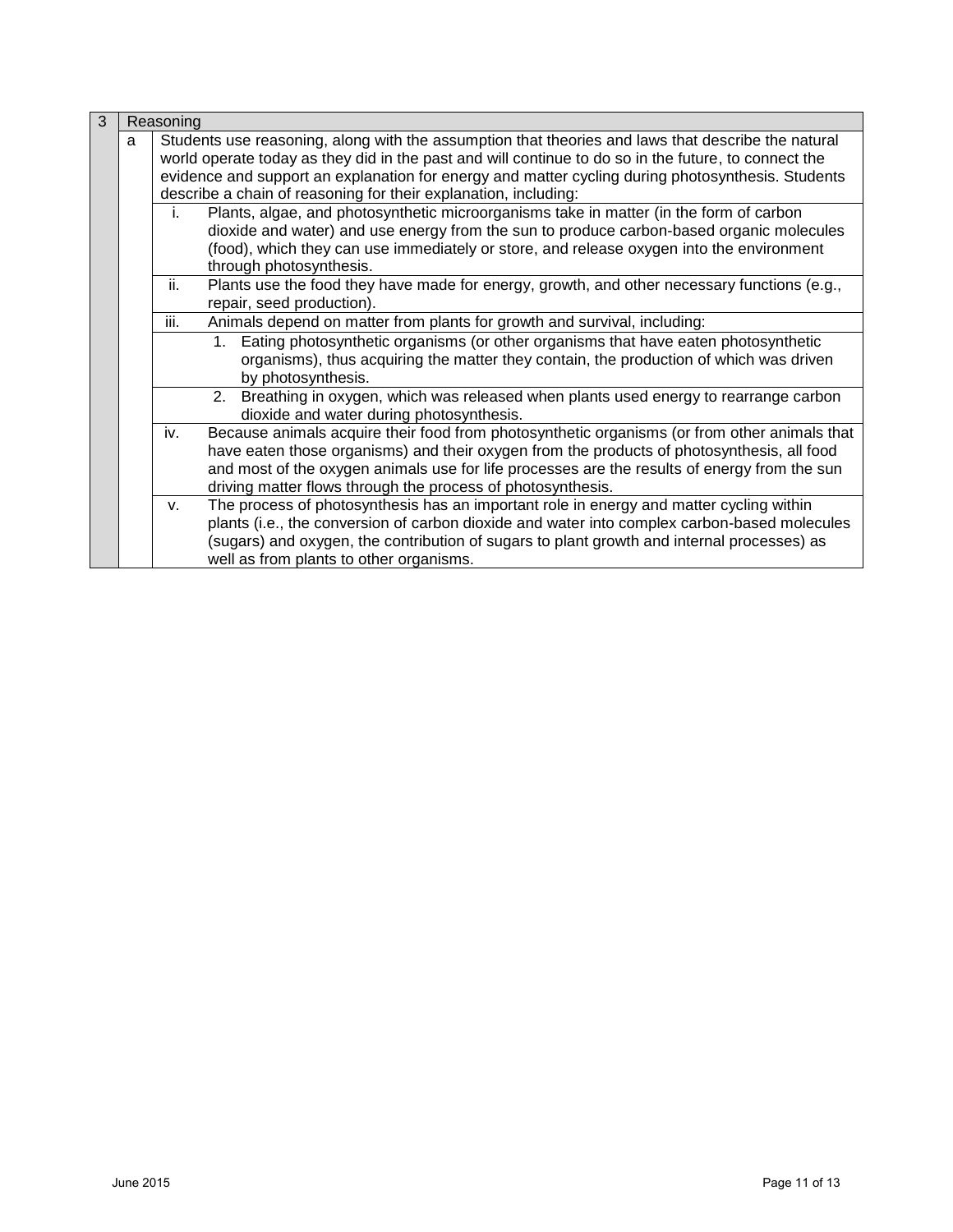# **MS-LS1-7 From Molecules to Organisms: Structures and Processes**

Students who demonstrate understanding can:

**MS-LS1-7. Develop a model to describe how food is rearranged through chemical reactions forming new molecules that support growth and/or release energy as this matter moves through an organism.** [Clarification Statement: Emphasis is on describing that molecules are broken apart and put back together and that in this process, energy is released.] [*Assessment Boundary: Assessment does not include details of the chemical reactions for photosynthesis or respiration.*]

| The performance expectation above was developed using the following elements from the NRC document A Framework for K-12 Science Education:                                                                                                                                                                               |                                                                                                                                                                                                                                                                                                                                                                                                                                              |                                                                                                                                                          |  |  |  |  |  |
|--------------------------------------------------------------------------------------------------------------------------------------------------------------------------------------------------------------------------------------------------------------------------------------------------------------------------|----------------------------------------------------------------------------------------------------------------------------------------------------------------------------------------------------------------------------------------------------------------------------------------------------------------------------------------------------------------------------------------------------------------------------------------------|----------------------------------------------------------------------------------------------------------------------------------------------------------|--|--|--|--|--|
| Science and Engineering Practices<br>Developing and Using Models<br>Modeling in 6–8 builds on K–5 experiences<br>and progresses to developing, using, and<br>revising models to describe, test, and<br>predict more abstract phenomena and<br>design systems.<br>Develop a model to describe<br>unobservable mechanisms. | <b>Disciplinary Core Ideas</b><br><b>LS1.C: Organization for Matter and</b><br><b>Energy Flow in Organisms</b><br>Within individual organisms, food<br>$\bullet$<br>moves through a series of chemical<br>reactions in which it is broken down and<br>rearranged to form new molecules, to<br>support growth, or to release energy.<br><b>PS3.D: Energy in Chemical Processes</b><br>and Everyday Life<br>Cellular respiration in plants and | <b>Crosscutting Concepts</b><br><b>Energy and Matter</b><br>Matter is conserved<br>because atoms are<br>conserved in physical and<br>chemical processes. |  |  |  |  |  |
|                                                                                                                                                                                                                                                                                                                          | animals involve chemical reactions with<br>oxygen that release stored energy. In<br>these processes, complex molecules<br>containing carbon react with oxygen to<br>produce carbon dioxide and other<br>materials. (secondary)                                                                                                                                                                                                               |                                                                                                                                                          |  |  |  |  |  |

| Observable features of the student performance by the end of the course: |                                                                         |                                                                                             |                                                                                               |  |  |  |
|--------------------------------------------------------------------------|-------------------------------------------------------------------------|---------------------------------------------------------------------------------------------|-----------------------------------------------------------------------------------------------|--|--|--|
| 1                                                                        | Components of the model                                                 |                                                                                             |                                                                                               |  |  |  |
|                                                                          | a                                                                       | To make sense of a phenomenon, students develop a model in which they identify the relevant |                                                                                               |  |  |  |
|                                                                          |                                                                         | components for describing how food molecules are rearranged as matter moves through an      |                                                                                               |  |  |  |
|                                                                          |                                                                         | organism, including:                                                                        |                                                                                               |  |  |  |
|                                                                          | Molecules of food, which are complex carbon-containing molecules.<br>i. |                                                                                             |                                                                                               |  |  |  |
| ii.<br>Oxygen.                                                           |                                                                         |                                                                                             |                                                                                               |  |  |  |
|                                                                          |                                                                         | iii.                                                                                        | Energy that is released or absorbed during chemical reactions between food and oxygen.        |  |  |  |
|                                                                          |                                                                         | iv.                                                                                         | New types of molecules produced through chemical reactions involving food.                    |  |  |  |
| 2                                                                        | Relationships                                                           |                                                                                             |                                                                                               |  |  |  |
|                                                                          | a                                                                       |                                                                                             | In the model, students identify and describe the relationships between components, including: |  |  |  |
|                                                                          |                                                                         | I.                                                                                          | During cellular respiration, molecules of food undergo chemical reactions with oxygen,        |  |  |  |
|                                                                          |                                                                         |                                                                                             | releasing stored energy.                                                                      |  |  |  |
|                                                                          |                                                                         | ii.                                                                                         | The atoms in food are rearranged through chemical reactions to form new molecules.            |  |  |  |
| 3                                                                        |                                                                         | Connections                                                                                 |                                                                                               |  |  |  |
|                                                                          | a                                                                       |                                                                                             | Students use the model to describe:                                                           |  |  |  |
|                                                                          |                                                                         | Ť.                                                                                          | The number of each type of atom being the same before and after chemical reactions,           |  |  |  |
|                                                                          |                                                                         |                                                                                             | indicating that the matter ingested as food is conserved as it moves through an organism to   |  |  |  |
| support growth.                                                          |                                                                         |                                                                                             |                                                                                               |  |  |  |
|                                                                          |                                                                         | ii.                                                                                         | That all matter (atoms) used by the organism for growth comes from the products of the        |  |  |  |
|                                                                          |                                                                         |                                                                                             | chemical reactions involving the matter taken in by the organism.                             |  |  |  |
|                                                                          |                                                                         | iii.                                                                                        | Food molecules taken in by the organism are broken down and can then be rearranged to         |  |  |  |
|                                                                          |                                                                         |                                                                                             | become the molecules that comprise the organism (e.g., the proteins and other molecules in    |  |  |  |
|                                                                          |                                                                         |                                                                                             | a hamburger can be broken down and used to make a variety of tissues in humans).              |  |  |  |
|                                                                          |                                                                         | iv.                                                                                         | As food molecules are rearranged, energy is released and can be used to support other         |  |  |  |
|                                                                          |                                                                         |                                                                                             | processes within the organism.                                                                |  |  |  |